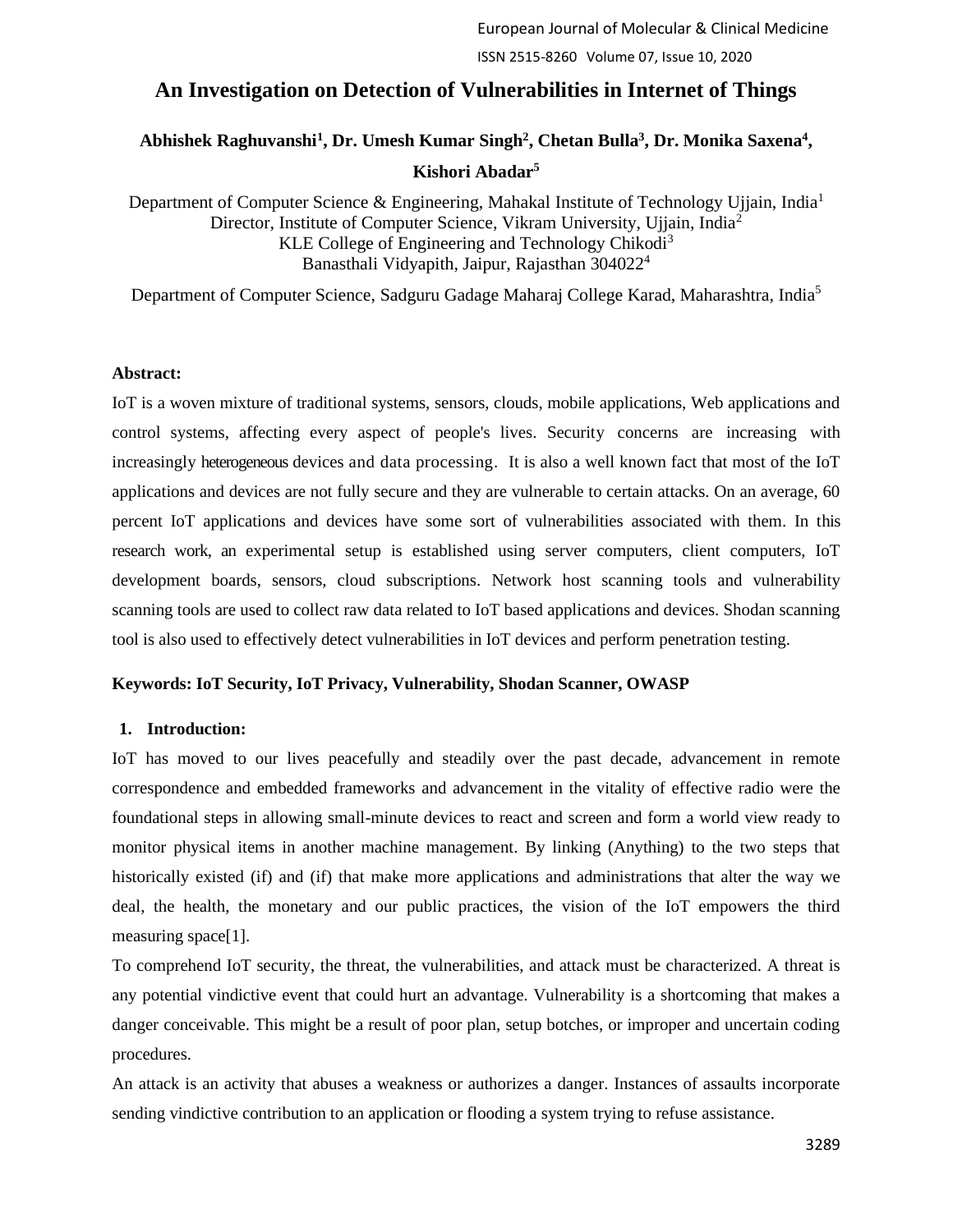The Inner-level security alludes to strategies for ensuring Web applications at the application layer, from pernicious assaults that may uncover private data. For the most part, the web structures are powerless against application level assaults. The principle purpose behind this is website specialists verifiably trust approval rules which are upheld just on the customer side. Moreover, application-layer assaults are appealing to potential assailants, on the grounds that the data they look for eventually lives inside the application itself and it is simple for them to have an effect and arrive at their objectives. Lower layer helps application layer security. The IPsec gives security administrations at the IP layer by empowering a framework to choose the necessary security conventions.

Wikipedia helps the CloudFlare services protect themselves from threats. This technique is effective because CloudFlare has ample experience in the handling of such attacks. For online encyclopedias, this is a really fascinating moment. Spamhous was, for example, secured by CloudFlare's services in March 2013. In addition, in August 2015, the DDoS attack by hijacking unsatisfactory web browsers attacked CloudFlare Client GitHub (an online coding site) [2].

The most damaging one was released on 28 February 2018. Akamai's Prolexic DDoS service has mitigated this threat. Akamai has invested in high-DDoS defense. It is made up of seven scrubbing centers and 150 personnel assigned to tackle DDoS assaults. It is also clear that it takes huge sums of investment in money, resources and time. Although such attacks remain vulnerable to a large number of memcached servers (approx. 50 K) [3].

The DDoS attack on Botnets in October 2016 infected a significant number of IoT-based devices [4]. Few standard DDoS attacks threaten the railway transport networks. The DDoS attacks hit the rail network in Sweden in October 2017, which delayed the service, collapsed the IT system that monitors the location of the trains, and disassembled the corresponding email networks, websites and traffic maps. IoT security is therefore the hour-need for today's network media to provide safe and streamlined services in an IoT environment.

#### **2. Related Work:**

Z. Uh, Li et. A approach is proposed by al. [5]. To find multiple bugs in the method, this approach makes use of code inspection. It is asserted that all the vulnerabilities listed in NVD can be detected by the proposed procedure. Hey, Uwagbole et. Al. [6] prepared attack data sets. Classification on data sets is then applied. This classifier assists in vulnerability identification.

And Guojun et. Al. [7] implemented a web crawler. This web crawler makes use of clustering of documents. It is TF-IDF-based. From Medeiros et. Al. [8] introduced a system of evaluating source code. The data mining concepts are based on this methodology. New procedures for differentiating web server flaws have been developed by Adnan Masood and Jim Java [9].

A new approach has been implemented by Iberia Medeiros and Nuno Neves[10] to find bugs in webapps. It also makes use of source code data mining and static investigation. In all web apps, Marcelo Invert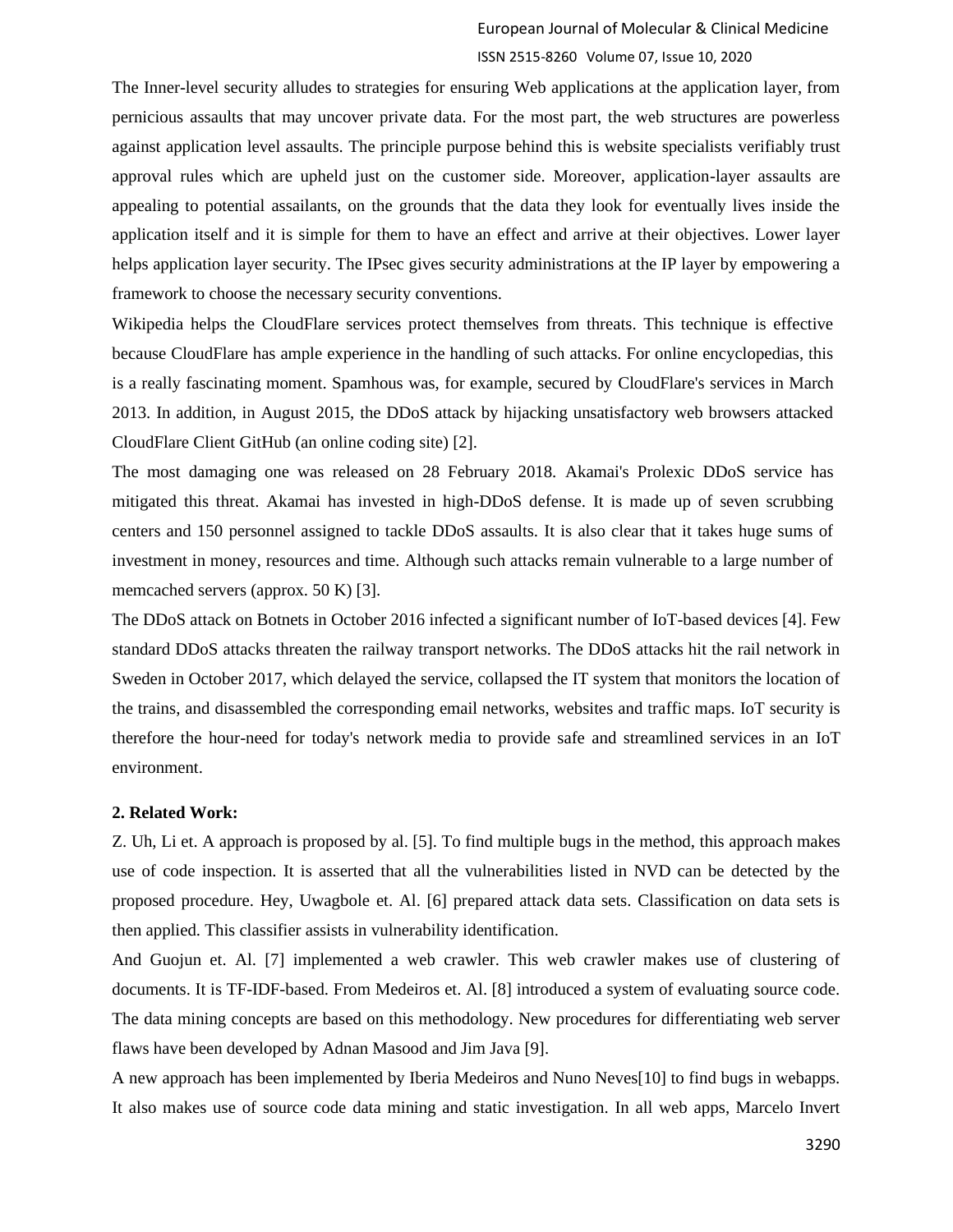Palma Salas, Paulo Licio deGeus and Eliane Martins[11] found that XML injection is a significant weakness. Nearly all developed webapps are still found to be suffering from XML injection problems. Madan et al<sup>[12]</sup> performed an investigation into various international standards such as ISO-27002, OWASP, COBIT, and PCI/DSS, which demonstrates the degree of inclusion of countermeasures that rely on the protection of web applications from the point of view of forestalling web application attacks primarily from code infusions. In basically all the international standard rules, the developers conveyed that the concept of acceptance is firmly defined and broadly veiled, but assaults are on the rise because of the vulnerabilities of the Code infusion. In order to restrict the safety gauges, there is a dire need to make engineers and consumers aware of the safety gauges and to encourage them to carefully apply the specifications.

Teodoro and Serrao[13] spoke of the immediate consequences of the lack of protection and the role of value in the life cycle of product improvement, and of the key factors concerning them. In addition, a lot of security mechanized tools and techniques have been proposed by the developers that can be used throughout the SDLC as a way to enhance the security and quality of simple electronic applications. They also requested that every association for network enhancement should provide planning and understanding, prioritization of web application, risk classification, specification of security specifications, threat modeling, audits of architecture configuration, safe coding and post-sending security assessment.

A methodology was proposed for the counteraction of Denial of administration to utilize the site diagram structure, to relieve flooding assaults on a site, utilizing the new Web Referral Architecture for Privileged Service ("WRAPS") by Wang and Reiter [14]. It permits a genuine customer to acquire a benefit URL through a straightforward snap on a referral hyperlink, from a site trusted by the objective site. Utilizing that URL, the customer can get favored access to the objective site in a way, that is far less defenseless against a Distributed Denial of-Service (DDoS) flooding assault than ordinary access would be. The proposed model doesn't expect changes to the web customer programming, and is amazingly lightweight for referrer sites, which makes its organization simple. The creator introduced the plan of WRAPS, and the execution of a model framework. This model exhibits that WRAPS empowers real customers to interface with a site easily regardless of an exceptionally concentrated flooding assault, at the expense of little overheads on the site's ISP's edge switches. The vast majority of the sensible assaults in web applications traded off their arrangements and practices. Assaults against strategies and methods come in numerous pretenses. They likewise show themselves outside of Web applications. Assaults against business rationale can hurt Web locales; however aggressors can likewise utilize Web destinations as the middle person.

Rather than the database driver in the SDriver, an intermediary was planned by Liu et al [15], the called SQLProb (SQL Proxy-based Blocker), which could obstruct the SQL infusion in web applications, by setting an intermediary blocker in the framework. The SQLProb extricates client contribution from the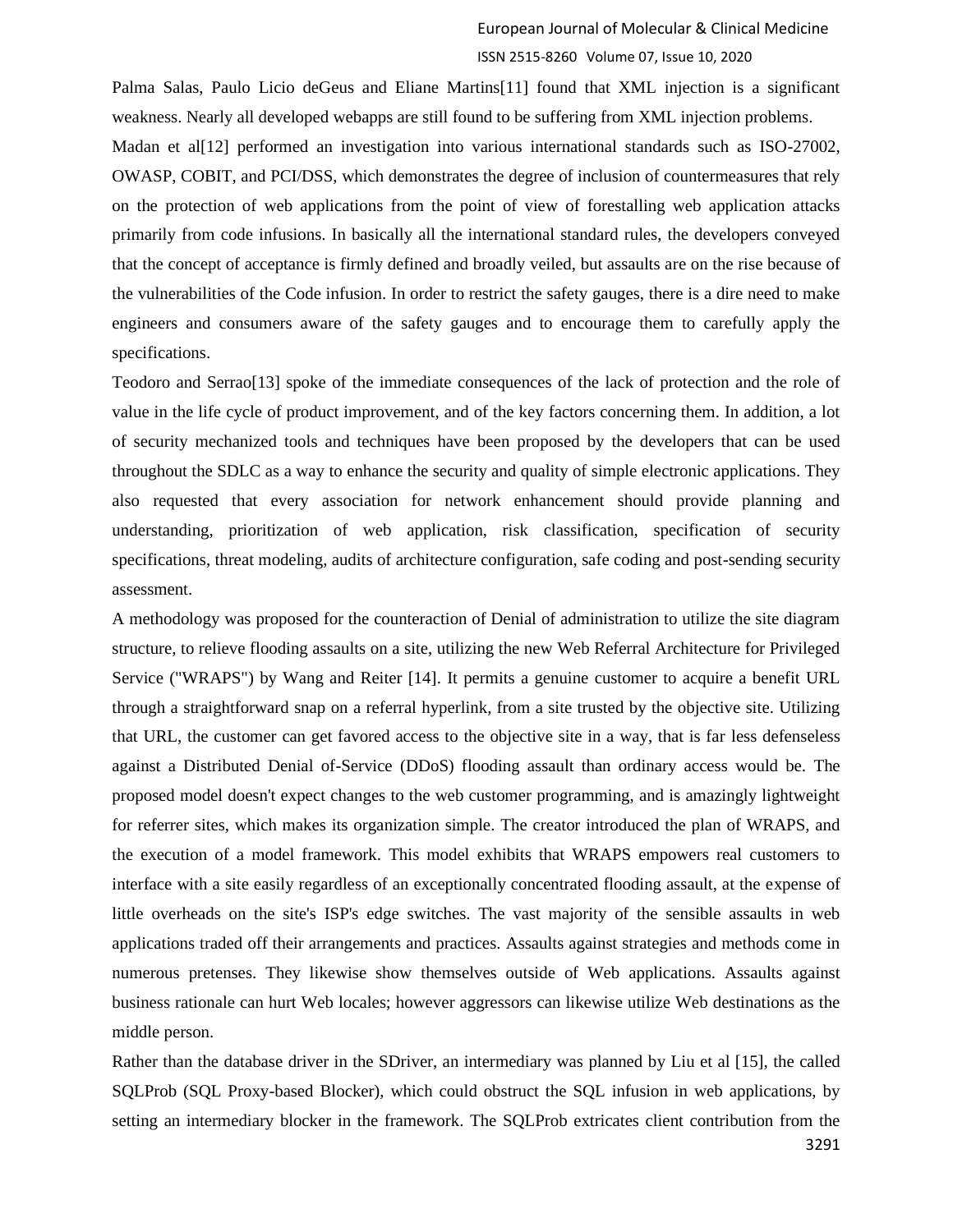application generated inquiry, in any event, when the client input information has been inserted into the question, and approves it with regards to the created inquiry's syntactic structure. It approves client contributions by extricating and adjusting them against substantial contributions, by utilizing and improving the hereditary calculation. The SQLProb is a finished discovery approach that doesn't require adjusting the application or database code, in this manner maintaining a strategic distance from the multifaceted nature of polluting, learning, or code instrumentation. What's more, the information approval procedure doesn't require metadata or learning. The SQLProb is autonomous of the programming language utilized in the web application. Be that as it may, the impediment of the framework is the mix of the intermediary framework, which will be the overhead for the web application to forestall the SQL infusion. Likewise, it doesn't bolster the outlandish questions which are linguistically right yet lead to SQL infusion.

Gruschka et al [16] presented a far reaching stream-based WS-security handling framework that gives an increasingly effective preparing in administration processing and improves the strength against various kinds of Denial-Of-Service (DoS) assaults. Their motor is fit for handling standard utilization of WS-Security in a spilling approach. Their framework was intended to deal with, e.g., any course of action, number, and settling level of mark and encryption systems, shutting the hole toward increasingly productive and reliable Web Services.

Ladan [17] grouped Web Services measurements into two principle classifications as auxiliary measurements, and quality measurements. The creator has overviewed the majority of the current Web Services measurements which are found in the writing. Most of the measurements fall throughout the below average which incorporate execution, unwavering quality, adaptability, limit, vigor, exemption taking care of, exactness, uprightness, openness, accessibility, interoperability and security.

Hoquea et al [18] contemplated the conduct and conceivable effect or seriousness of harms. At that point, the creator sorted the assaults into various unmistakable classes. They gave scientific classification of assault apparatuses in a steady manner to help organize security specialists. They introduced a wideranging and arranged review of existing devices and frameworks that can bolster the two assailants and system protectors. The creators have given a conversation on the benefits and negative marks of such apparatuses and frameworks for better comprehension of their abilities.

Binbin Qu et al [19] clarified the plan of a model framework against SQL infusion and cross-site scripting vulnerabilities. The primary strides of the location are different into building the pollute reliance chart for the program by the static examination of source code. A limited state automaton is utilized by them to speak to the estimation of polluted string and confirms whether the program has powerful safe taking care of for the client contribution by coordinating with the assault design. They executed the model framework for programmed recognition dependent on spoil reliance examination.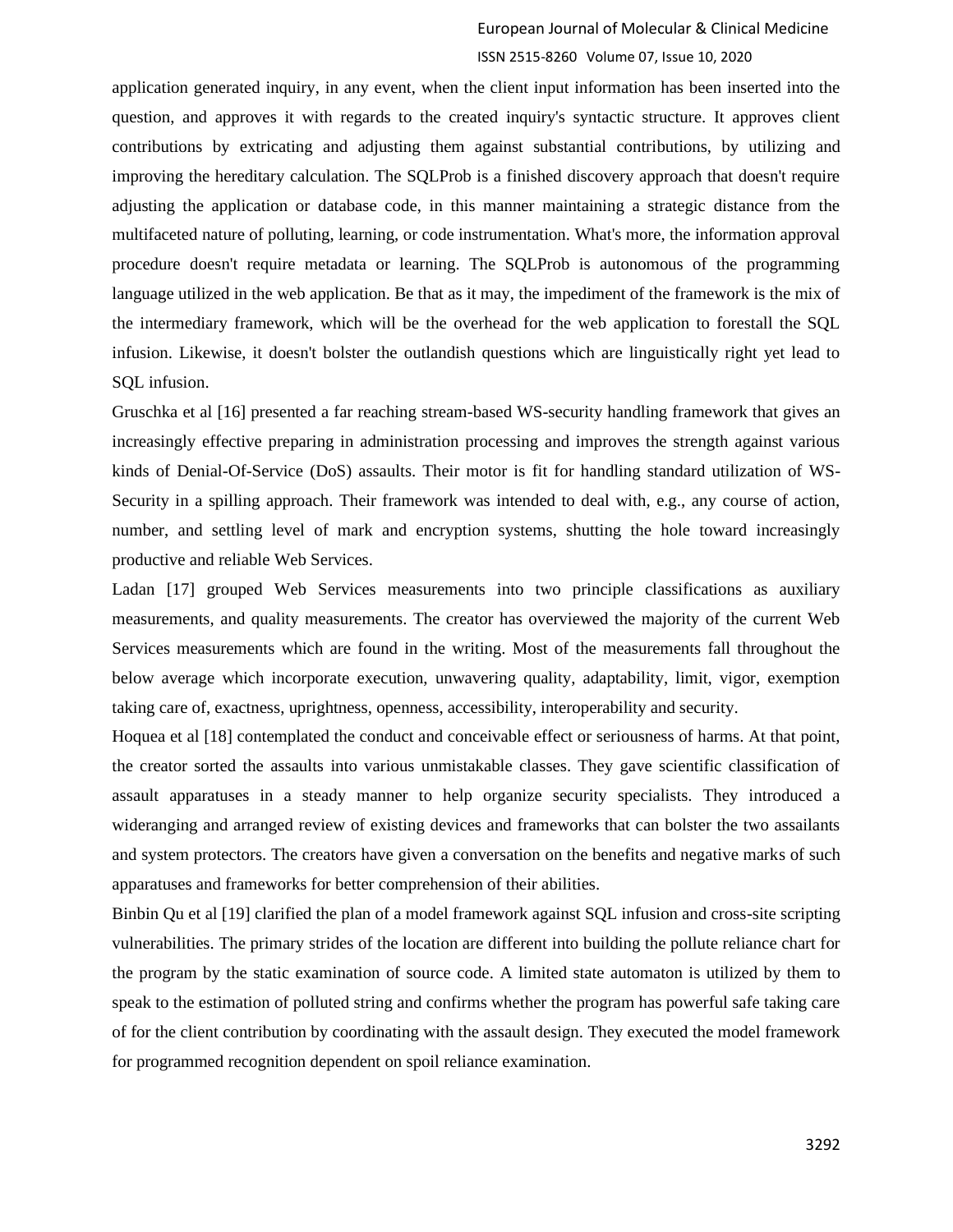## **3. Detection of Vulnerabilities in IoT Devices and Applications:**

This experimental setup is established in laboratory of Mahakal Institute of Technology, Ujjain (India) using server computers, client computers, IoT development boards, sensors, cloud subscriptions etc. Network host scanning tools and vulnerability scanning tools are used to collect raw data related to IoT based smart cities.

First, we have developed three IoT based projects in our laboratory, namely:

- IoT Based Weather Monitoring System
- IoT Based Smart Irrigation system
- IoT Based Automated Street Lighting

Following hardware were used to develop IoT Based System:

- Arduino Uno
- ESP8266
- DHT11 Sensor
- Breadboard & Wire
- Pin Connectors



## **Figure 1: IoT Based Weather Monitoring System**

The DHT11 sensor collects data and then this data is sent to ThingSpeak cloud by using ESP8266 communication module. ThingSpeak is an IoT analytics software service for aggregating, visualizing and analyzing live cloud data feeds. From your smartphones you can send ThingSpeak data, generate live data instantly and send warnings.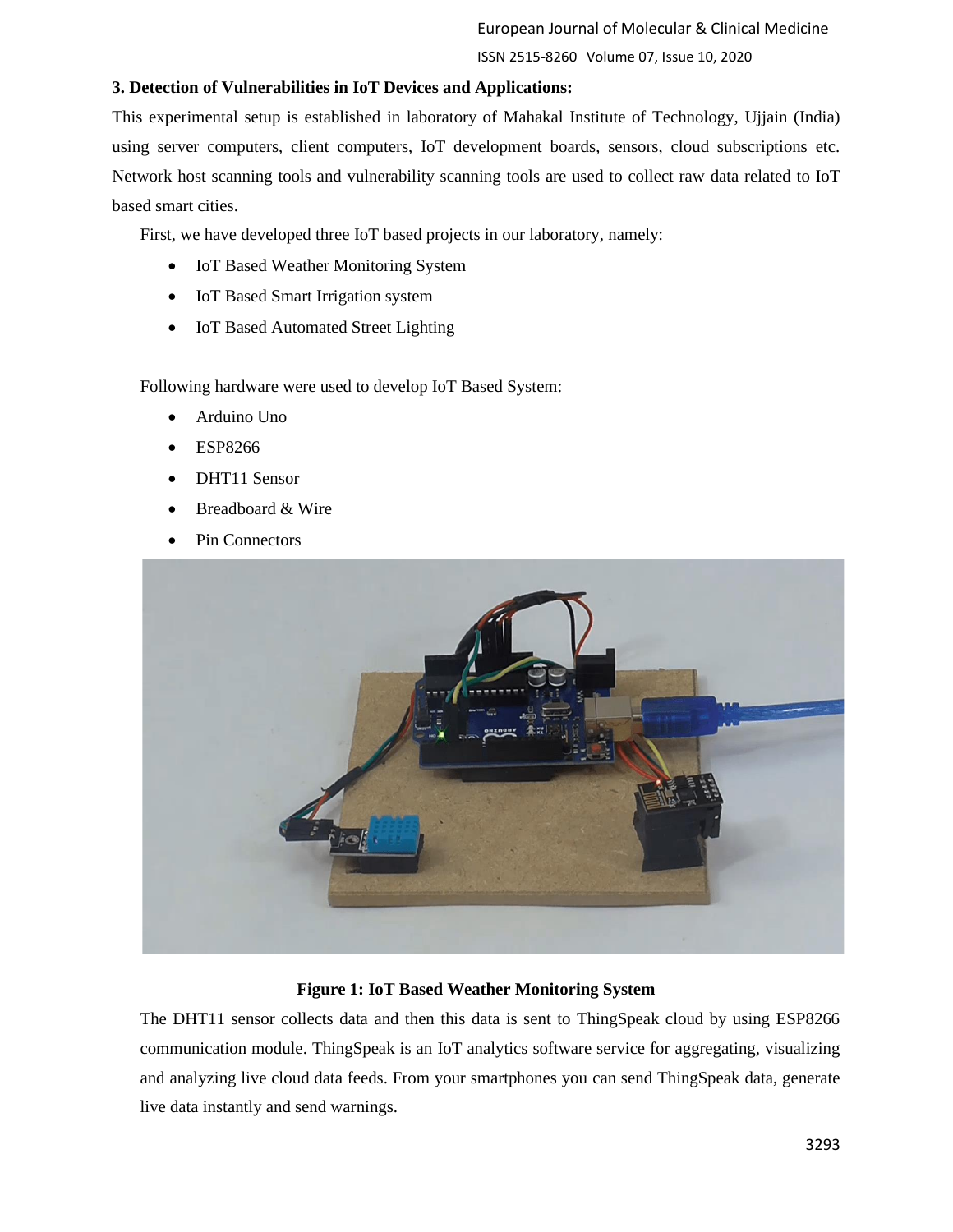# **Channel Stats**

Created: about 22 hours ago Last entry: Jess than a minute ago Entries: 270



**Figure 2 : Thing Speak Cloud Analysis**

After experimental setup, shodan [20] scanner is to perform an investigation of various security flaws in IoT network. Launched in 2013, Shodan is a worldwide search engine for IoT devices (Internet of Things). Webcams, protection networks and routers are just a few of the gadgets which can glimpse our lives behind closed doors until they are linked to the Web, should poor safety become the key.



**Figure 3: Probable search in IoT using Shodan**

Figure 3 shows most common searches in shodan scanner. We used following filters and commands in Shodan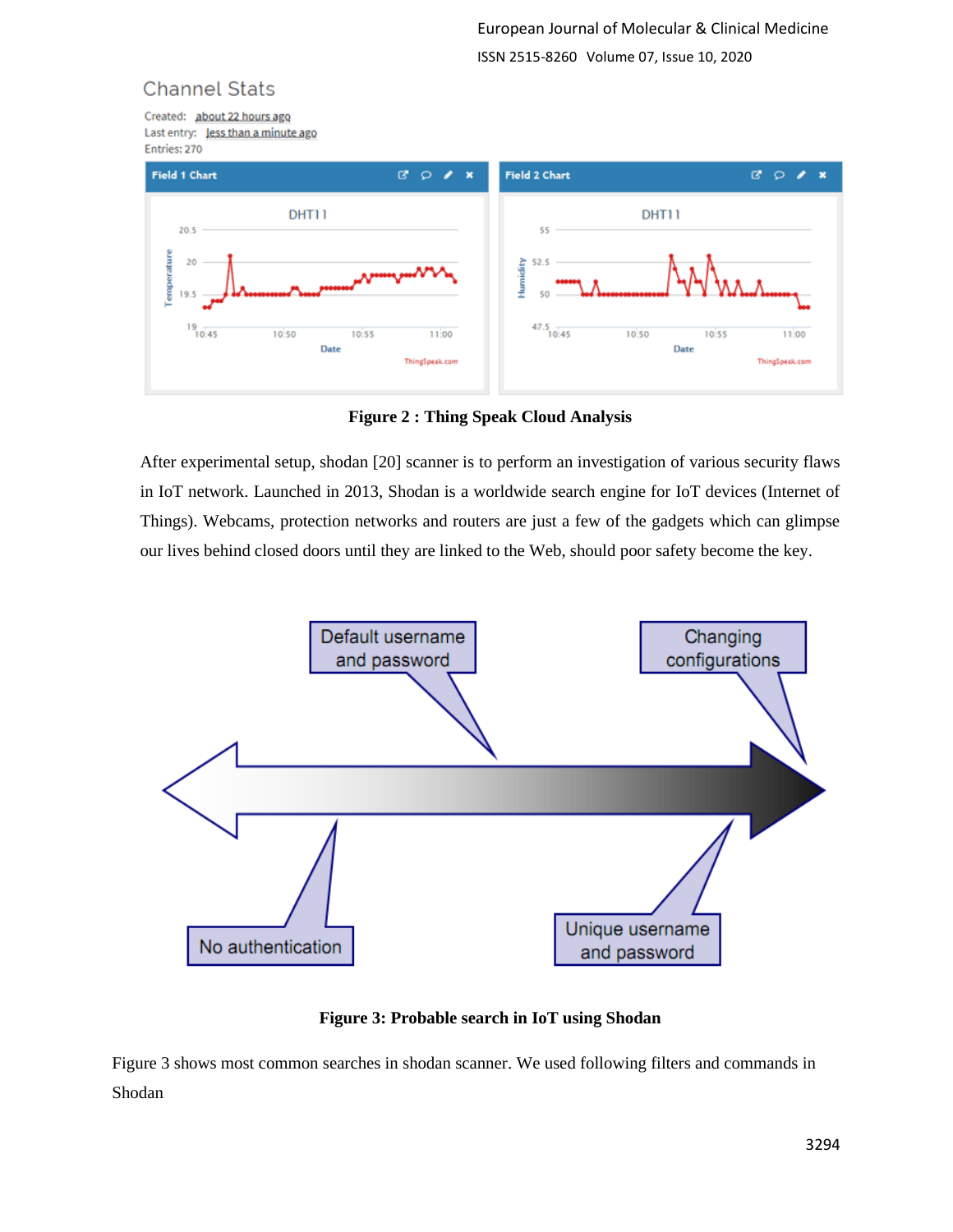- city: find devices in a particular city
- country: find devices in a particular country
- geo: you can pass it coordinates
- hostname: find values that match the hostname
- net: search based on an IP or /x CIDR
- os: search based on operating system
- port: find particular ports that are open
- before/after: find results within a timeframe
- Find Apache servers in Mumbai:

Figure 4 and 5 below shows scanning particular port and IP address by using shodan**.** Shodan enables the identification of the locations of certain computers and their owners, who are connected to the Internet at any given time. This sort of computer could be in almost any system, including company networks, tracking cameras, ICS and intelligent homes. Shodan tries, by collecting data via associated server ports, to take up the device banner directly. Banner selection helps to find compromised networks is the main move for penetration checks. In the vulnerability area of the search engine Shodan also checks for relevant vulnerabilities.

| <b>Doder</b><br>Developers                                                 | Monter<br>View All                                                                                              |                                                                                                                                                                                        |                        |         |                                                                                                                                                                                                                                                         |              |                                                      |                                                                                                            | Show API Key | Try out the new beta website! |              | <b>Help Center</b> |
|----------------------------------------------------------------------------|-----------------------------------------------------------------------------------------------------------------|----------------------------------------------------------------------------------------------------------------------------------------------------------------------------------------|------------------------|---------|---------------------------------------------------------------------------------------------------------------------------------------------------------------------------------------------------------------------------------------------------------|--------------|------------------------------------------------------|------------------------------------------------------------------------------------------------------------|--------------|-------------------------------|--------------|--------------------|
| SHODAN                                                                     | port."21" country." IN"                                                                                         |                                                                                                                                                                                        | ۹<br>ñ                 | Explore | <b>Downloads</b>                                                                                                                                                                                                                                        | Reports      | Pricing                                              | <b>Enterprise Access</b>                                                                                   |              |                               | & My Account | Upgrade            |
| <b>K</b> Maps<br><b>Exploits</b>                                           | Share Search                                                                                                    | <b>L</b> Download Results                                                                                                                                                              | <b>M</b> Create Report |         |                                                                                                                                                                                                                                                         |              |                                                      |                                                                                                            |              |                               |              |                    |
| TOTAL RESULTS                                                              |                                                                                                                 | New Service: Keep track of what you have connected to the Internet. Check out Shodan Monitor                                                                                           |                        |         |                                                                                                                                                                                                                                                         |              |                                                      |                                                                                                            |              |                               |              |                    |
| 126,583<br>TOP COUNTRIES                                                   |                                                                                                                 | 103.74.54.60<br>Advika Web Developments Hosting Pvt.<br>Added on 2020-09-24 10:15:16 OWT<br>T Inda                                                                                     |                        |         | 220-You are user number 1 of 50 allowed.<br>220-Local time is now 15:45. Server port: 21.<br>220-This is a private system - No anonymous login<br>220-IPv6 conhections are also welcome on this server.<br>220 You will be disconnected after 15 minute |              |                                                      | 220--------- Welcome to Pure-FTPd [privsep] [TLS] ----------                                               |              |                               |              |                    |
| India<br>TOP CITIES<br>Mumbai<br>New Delhi<br>Bengaluru<br>Pune<br>Chennai | 126,583<br>13,579<br>8,649<br>7,788<br>4,000<br>2,947                                                           | 59.99.27.30<br>II SNL<br>Added on 2020-09-24 10 15:47 OWT<br>$\overline{\perp}$ inde<br>103.115.97.154<br>The Tata Power Company Limited<br>Added on 2020-09-24 10:15:20 OMT<br>T Inda |                        |         | 220 (none) FTP server (GNU instutils 1.4.1) ready.<br>530 User anonymous unknown.<br>USER<br>PORT<br>PASS<br>LPRT<br>$7.5 - 1$                                                                                                                          | FEAT<br>TYPE | <b>APPE</b><br>MRSO4<br><b>HLFL+</b><br><b>MRCPA</b> | 214- The following commends are recognized (* *** s unimplemented).<br>ABOR<br>SITE<br>DELE<br><b>SYST</b> | XHO<br>86    | 3/21/8<br>STOU                |              |                    |
| TOP ORGANIZATIONS<br>BSNL<br>Mahanagar Telephone Nigam<br>Amazon.com       | 55 B.S<br>42,203<br>7,606<br>6,652                                                                              |                                                                                                                                                                                        |                        |         | 220 (vsFTPd: 3.0.3)                                                                                                                                                                                                                                     |              |                                                      |                                                                                                            |              |                               |              |                    |
| PDR                                                                        | Airfel Broadband<br>6.137<br>14.99.15.252<br>8.151<br>atato-252 15.00 14 tataim op.in.<br>Tata Teleservices ISP |                                                                                                                                                                                        |                        |         | 220-FileZilla Server 0.9.60 beta                                                                                                                                                                                                                        |              |                                                      |                                                                                                            |              |                               |              |                    |

**Figure 4: Scanning a particular port by using Shodan**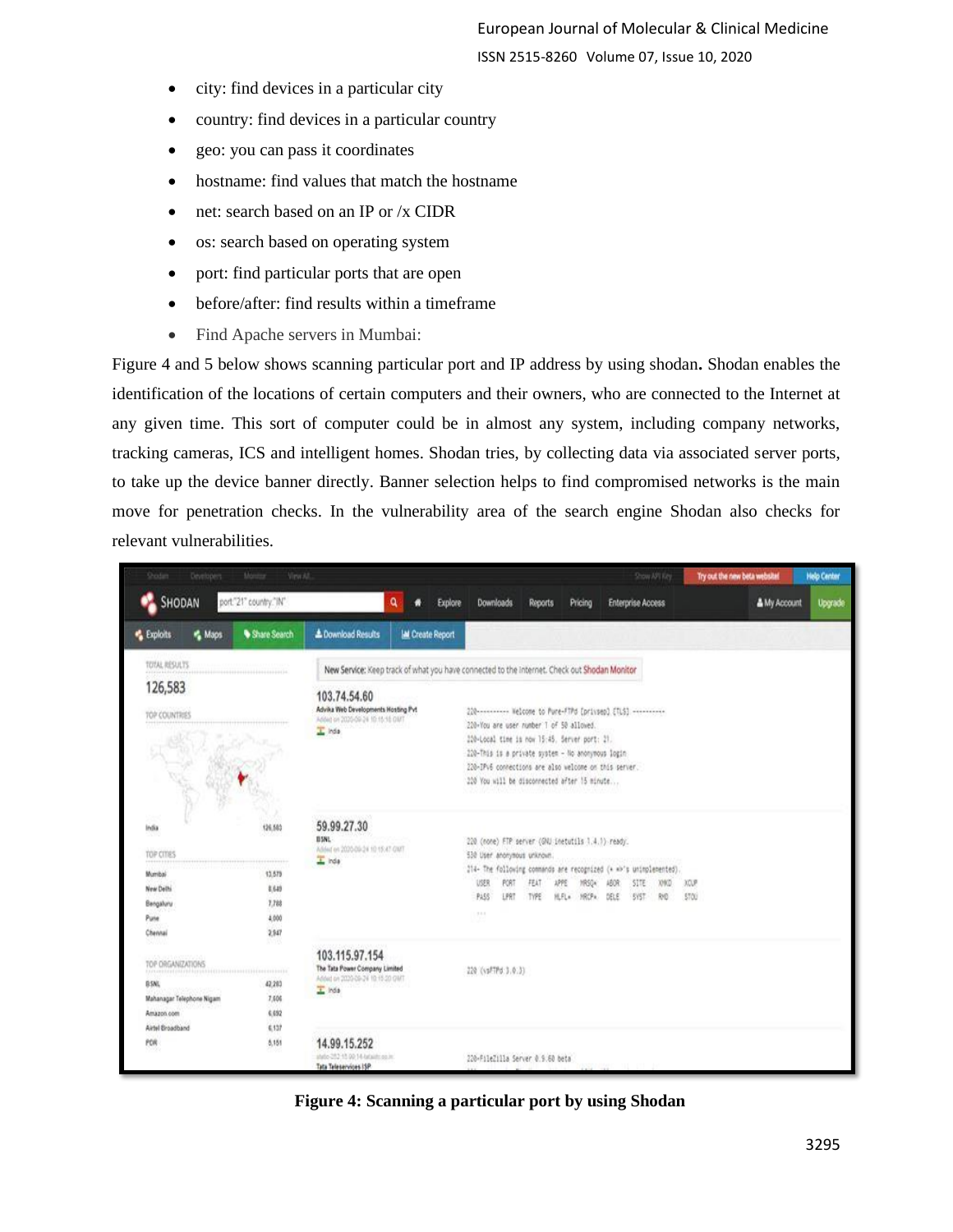ISSN 2515-8260 Volume 07, Issue 10, 2020

| SHODAN<br><b>Exploits</b><br>TOTAL RESULTS<br>$\overline{2}$ | net "117.199.16.171"<br><b>A</b> Maps<br>Share Search | <b>±</b> Download Results                                                           | Q<br>۰<br><b>M Create Report</b> | <b>Explore</b><br>Downloads                                                                     | Reports | Pricing | <b>Enterprise Access</b> | & My Account | Upgrade |
|--------------------------------------------------------------|-------------------------------------------------------|-------------------------------------------------------------------------------------|----------------------------------|-------------------------------------------------------------------------------------------------|---------|---------|--------------------------|--------------|---------|
|                                                              |                                                       |                                                                                     |                                  |                                                                                                 |         |         |                          |              |         |
|                                                              |                                                       |                                                                                     |                                  |                                                                                                 |         |         |                          |              |         |
|                                                              |                                                       |                                                                                     |                                  | New Service: Keep track of what you have connected to the Internet. Check out Shodan Monitor    |         |         |                          |              |         |
| TOP COUNTRIES                                                |                                                       | 117.199.16.171<br><b>BSNL</b><br>Added on 2020-09-05 21:16:19 GMT<br>India, Indore  |                                  | 450TC2                                                                                          |         |         |                          |              |         |
|                                                              |                                                       | 117.199.16.171<br><b>BSNL</b><br>Added on 2020-09-24 10:22:06 GMT<br>T India, Ujain |                                  |                                                                                                 |         |         |                          |              |         |
| India<br><b>TOP SERVICES</b>                                 | $\overline{\mathbf{z}}$                               |                                                                                     |                                  | f-8"?>\n <response>\r\n<result>129</result>\r\n</response> \r\n69da513c7a1fcc9ebe1b125c50bde3e0 |         |         |                          |              |         |
| SNMP                                                         |                                                       |                                                                                     |                                  |                                                                                                 |         |         |                          |              |         |
| 9010                                                         |                                                       |                                                                                     |                                  |                                                                                                 |         |         |                          |              |         |
| <b>TOP ORGANIZATIONS</b>                                     |                                                       |                                                                                     |                                  |                                                                                                 |         |         |                          |              |         |
| <b>BSNL</b>                                                  | $\overline{z}$                                        |                                                                                     |                                  |                                                                                                 |         |         |                          |              |         |

**Figure 5: scan a particular IP address by using shodan**

@ 2013-2020, All Rights Reserved - Shodan®

Banner is the simple data device that Shodan receives and what you can look for. Shodan can only check for the data property by example. Depending on service form, the quality of the data property can differ greatly. For instance, in figure 6 here is a popular HTTP banner:

HTTP/1.1 200 OK Server:  $n\text{ginx}/1.1.19$ Date: Sat, 03 Oct 2015 06:09:24 GMT Content-Type: text/html; charset=utf-8 Content-Length: 6466 Connection: keep-alive The above banner shows that the device is running the nginx web server software with a version of 1.1.19.

**Figure 6: A Typical Banner in Shodan**

Using SHODAN for penetration testing requires some basic knowledge of banners including HTTP status codes.

| <b>Status Code</b> | <b>Description</b>                                |  |  |  |  |  |
|--------------------|---------------------------------------------------|--|--|--|--|--|
| 200 OK             | Request succeeded                                 |  |  |  |  |  |
| 401 Unauthorized   | <b>Request requires</b><br>authentication         |  |  |  |  |  |
| 403 Forbidden      | Request is denied regardless<br>of authentication |  |  |  |  |  |

**Table 1: HTTP code**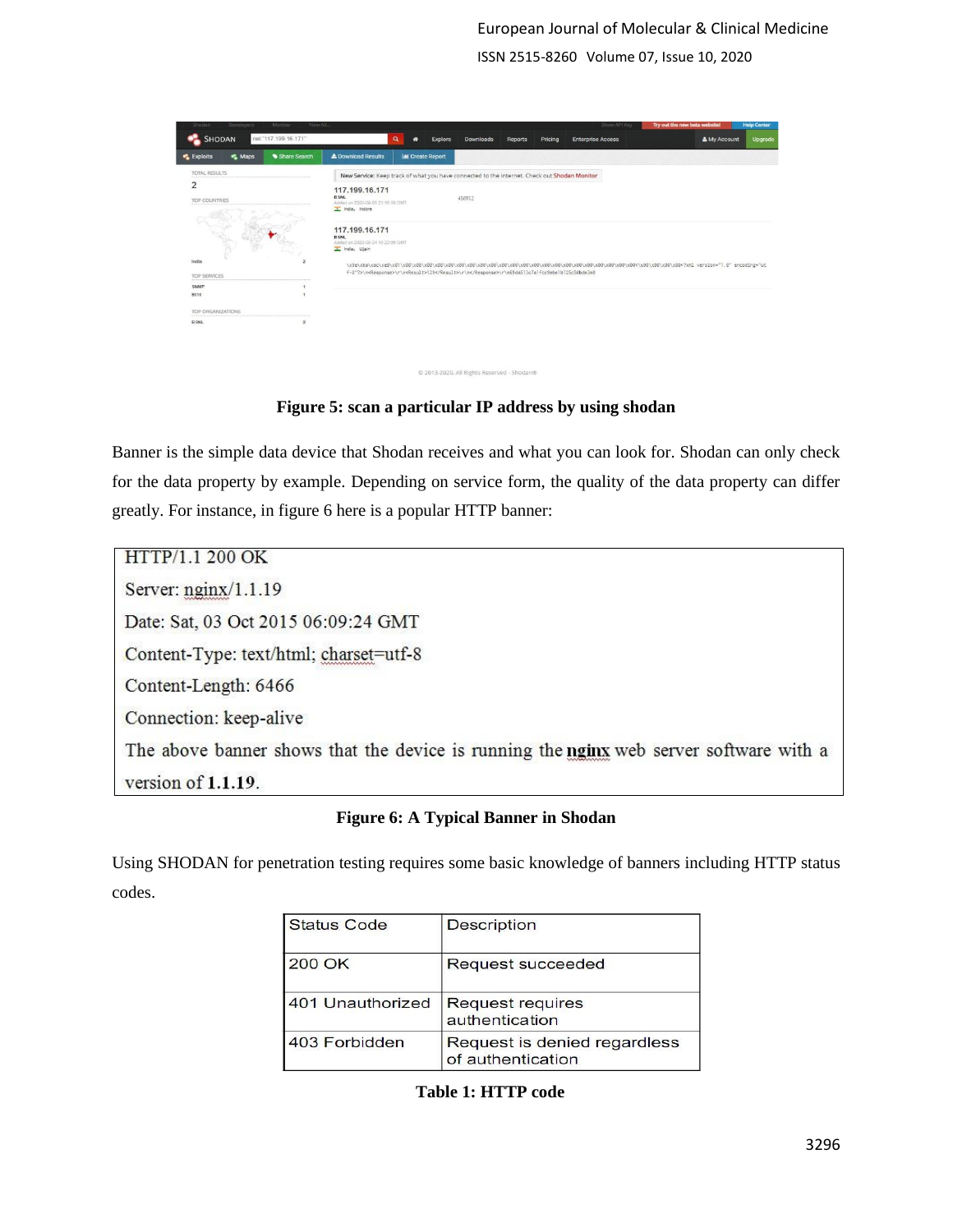From above table 1, it is clear that when HTTP status code is 200 OK then no authentication is required and banner is loaded. After Shodan scanning and analyzing OWASP[21] (Open Web Application Security Project, the top most vulnerabilities in IoT are:

- Weak, guessable, or hardcoded passwords
- Insecure network services
- Insecure ecosystem interfaces
- Lack of secure update mechanism
- Use of insecure or outdated components
- Insufficient privacy protection
- Insecure data transfer and storage
- Lack of device management
- Insecure default settings
- Lack of physical hardening

#### **4. Conclusion:**

IoT has become the most crucial component in modern world between different types of services and clients. IoT platform is used in many real world applications ranging from healthcare to government administration. It is also a well-known fact that most IoT applications are not fully secure, and are vulnerable to certain attacks. IoT application protection is a key area of concern. This paper provides a study of the approaches used to detect vulnerabilities in IoT devices and applications. An experimental set up is established by implementing IoT applications using arduino uno and sensors. Data is acquired into the cloud to perform simulations. Shodan scanner is used to detect various vulnerabilities in IoT devices and applications like- week password, web camera vulnerabilities etc. This will help future researchers to make solutions to mitigate vulnerabilities and also develop an Intrusion Detection System to enhance security features in IoT ecosystem.

#### **References:**

[1] Raghuvanshi, A., & Singh, U. (2020). Internet of Things for smart cities- security issues and challenges. *Materials Today: Proceedings*. doi: 10.1016/j.matpr.2020.10.849

[2] Dunn JE. Wikipedia fights off huge DDoS attack; Sep 11, 2019. [https://nakedsecurity.sophos.com/2019/09/11/wikipedia-fights-off-huge-ddos-](https://nakedsecurity.sophos.com/2019/09/11/wikipedia-fights-off-huge-ddos-attack/) [attack/.](https://nakedsecurity.sophos.com/2019/09/11/wikipedia-fights-off-huge-ddos-attack/) Accessed September 18, 2019.

[3] World's largest DDoS attack: US firm suffers 1.7 Tbps of DDoS attack; March 6, 2018. [https://www.hackread.com/worlds-largest-ddos-attack-](https://www.hackread.com/worlds-largest-ddos-attack-us-firm-suffers-1-7-tbps-of-ddos-attack/) [us-firm-suffers-1-7-tbps-of-ddos-attack/.](https://www.hackread.com/worlds-largest-ddos-attack-us-firm-suffers-1-7-tbps-of-ddos-attack/) Accessed January 8, 2019.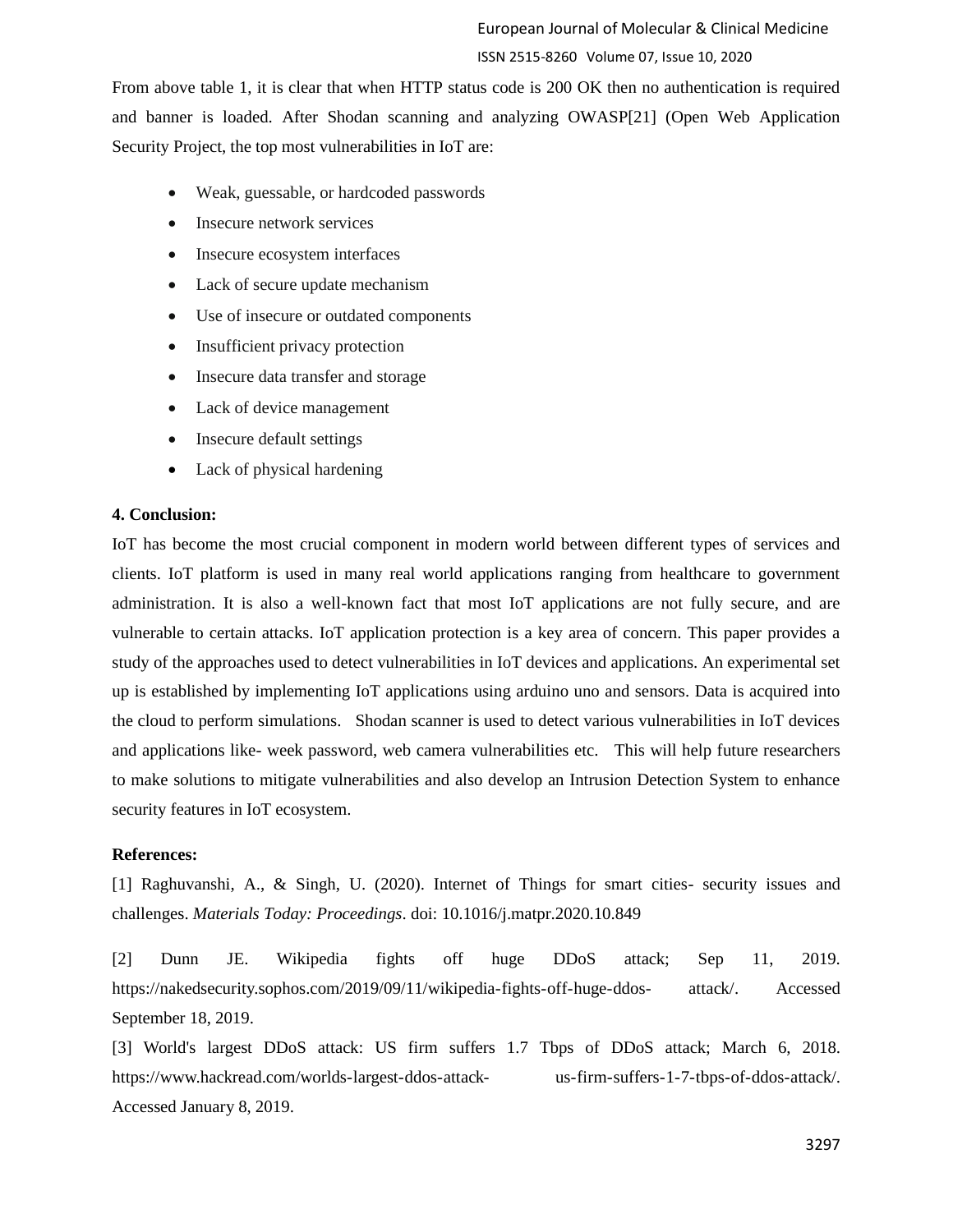[4] Osborne C. GitHub suffers "largest DDoS" attack in site's history; March 30, 2015. [https://www.zdnet.com/article/github-suffers-largest-ddos-](https://www.zdnet.com/article/github-suffers-largest-ddos-attack-in-sites-history/) [attack-in-sites-history/.](https://www.zdnet.com/article/github-suffers-largest-ddos-attack-in-sites-history/) Accessed January 8, 2019.

[5] Z. Li, et Al., "VulPecker: an automated vulnerability detection system based on code similarity analysis", ACM, Proc. of the 32 Annual Conference on Computer Security Applications, pp. 201213, 2016.

[6] S. O. Uwagbole, W. J. Buchanan, & L. Fan, "Applied machine learning predictive analytics to SQL injection attack detection and prevention", IEEE, Symposium on Integrated Network and Service Management (IM), 2017 IFIP/IEEE, pp. 1087-1090, 2017.

[7] Z. Guojun, et. Al., "Design and application of intelligent dynamic crawler for web data mining" IEEE, In Automation (YAC), 2017 32nd Youth Academic Annual Conference of Chinese Association, pp. 1098-1105, 2017.

[8]I. Medeiros, N. Neves, & M. Correia, "Detecting and removing web application vulnerabilities with static analysis and data mining", IEEE, IEEE Transactions on Reliability, Vol 65, Issue 1, pp. 54-69, 2016.

[9] Adnan Masood, Jim Java, "Static Analysis for Web Service Security – Tools & Techniques for a Secure Development Life Cycle", International Symposium on Technologies for Homeland Security, pp. 1-6, 2015.

[10] Ibéria Medeiros, Nuno Neves, "Detecting and Removing Web Application Vulnerabilities with Static Analysis and Data Mining", IEEE TRANSACTIONS ONRELIABILITY, pp.1-16, 2015.

[11] Marcelo Invert Palma Salas, Paulo Lício de Geus, Eliane Martins, "Security Testing Methodology forEvaluation of Web Services Robustness - Case: XMLInjection", IEEE World Congress on Services, pp. 303-310, 2015.

[12] Madan, S. "Security Standards Perspective to Fortify Web Database Applications from Code Injection Attacks", International Conference on Intelligent Systems, Modelling and Simulation, pp.226- 233, 2010.

[13] Teodoro, N. and Serrao, C. "Web application security: Improving critical web - based applications quality through in - depth security analysis", In International Conference on Information Society (i-Society), pp.457-462, 2011.

[14] Wang, X., and Reiter, M. K. "Using Web-Referral Architectures to Mitigate Denial-of-Service Threats", Journal IEEE Transactions on Dependable and Secure Computing, Vol.7, No.2, pp.203-216, 2010.

[15] Liu, A., Yuan, Y., Wijesekera, D. and Stavrou, A. "SQLProb: a proxybased architecture towards preventing SQL injection attacks", In proceedings ACM Symposium on Applied Computing (SAC'09), pp.2054-2061, 2009.